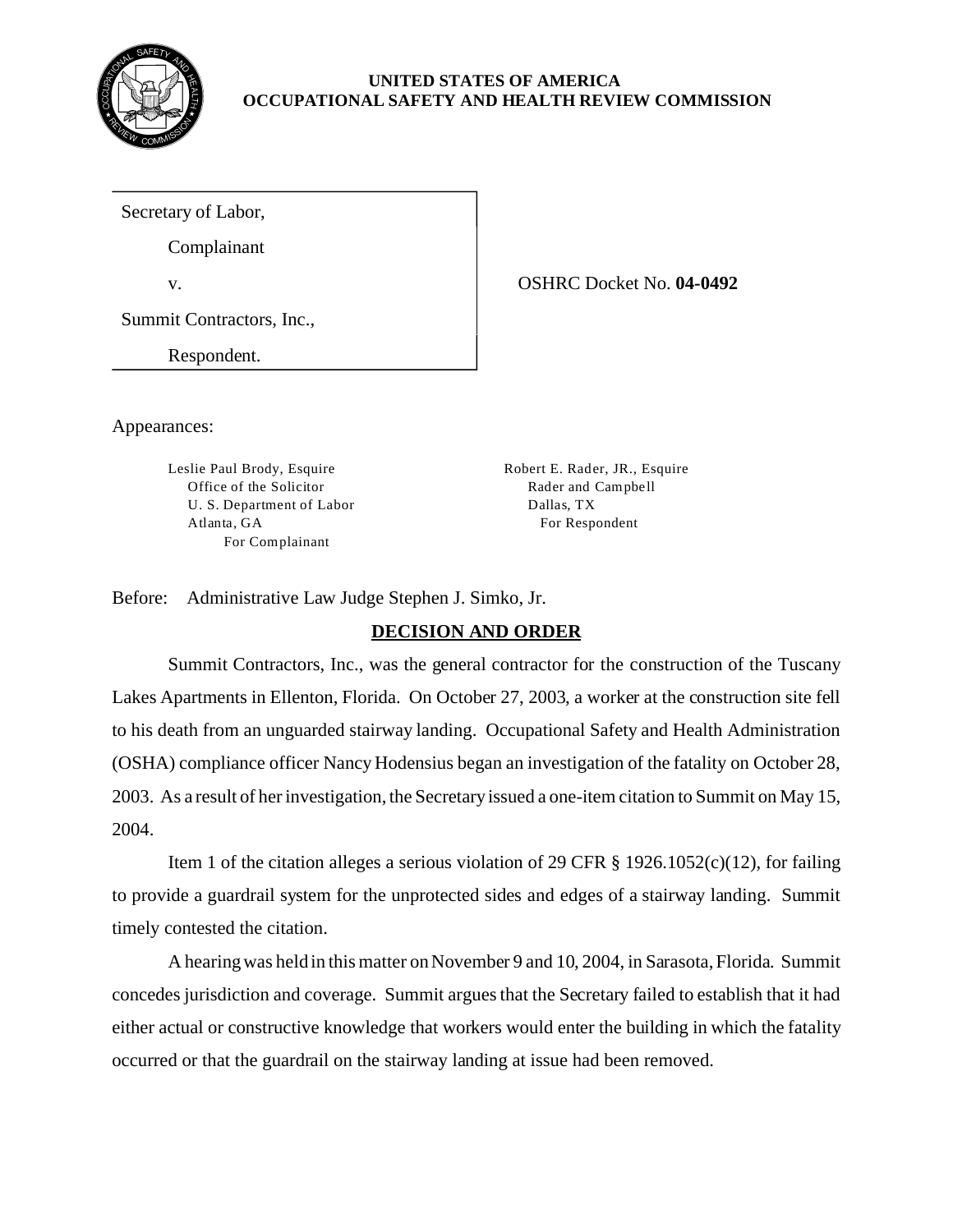For the reasons discussed below, it is determined that Summit was not in violation of 29 CFR  $\S$  1926.1052(c)(12). The citation is vacated and no penalty is assessed.

#### **Background**

Tuscany Lakes Apartments comprises 14 three-story apartment buildings, plus a clubhouse, maintenance building, and laundry building. The construction project covered a 1/2 mile by 1/2 mile area.

As the general contractor, Summit had four full-time employees on the job: general superintendent Patrick White, and assistant superintendents Michael White, Kevin Bass, and Vincent Reali. None of these Summit employees performed physical labor on the project.

Subcontractors performed the actual physical construction of the buildings. Each subcontractor was responsible for cleaning up after itself when its work was finished. When a subcontractor did not clean up its worksite, Summit arranged for temporary laborers to come in and do the cleaning. Summit would then charge the subcontractor for the cost of the laborers.

For the Tuscany Lakes project, Summit contracted with Workers Temporary Staffing, Inc. (WTS), to send out a crew of day laborers as needed. The temporary laborers were not skilled workmen.

On October 27, 2003, per Summit's request, WTS sent out a crew of four laborers. The crew's driver was George Province. The other three laborers were Antonio Chevre, Kevin Isom, and Gordon Beyette. When the crew arrived at the construction site, driver Province took the work order into Summit superintendent Patrick White's trailer. White issued the specific work instructions for the day. He told Province that he and his crew needed to clean up trash around the lake shore, the clubhouse, and the buildings around the lake near Building 1. The WTS crew proceeded to the assigned area.

Shortly before noon, laborer Isom told assistant superintendent Bass that the WTS crew had finished with its assigned task and asked, "Do you want us to go around Building 2?" Bass replied, "Yes" (Tr. 389). Building 2, like all of the apartment buildings at the Tuscany Lakes project, is three stories high and contains stairways, sixteen balconies, four mid-landings, and eight breeze ways, all equipped with railings. In all, 124 rails of some type are used in each apartment building.

Summit had hired a framing subcontractor to install the railings. The framing subcontractor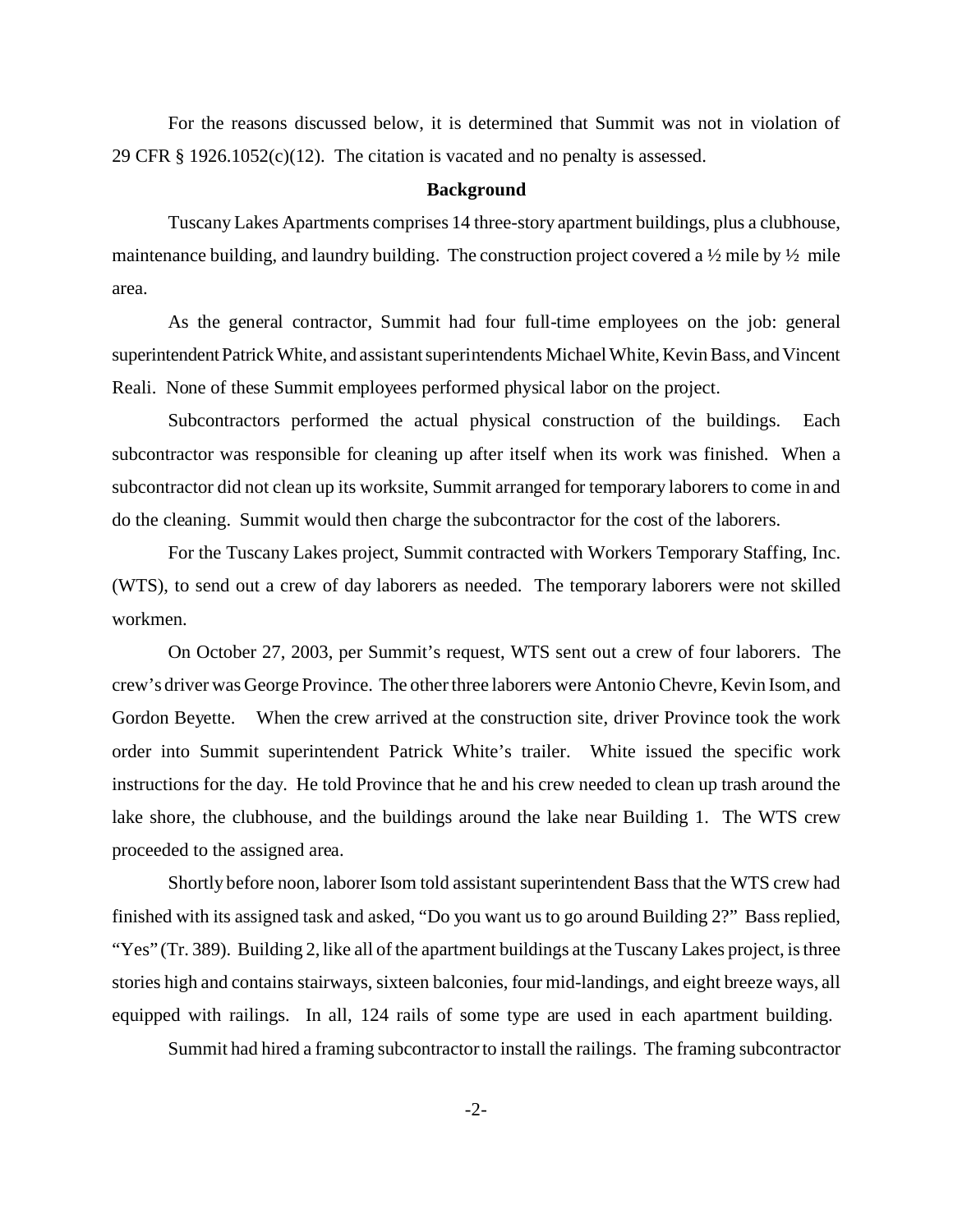installed temporary guardrails in areas where the rails needed to be removed to deliver loads of materials and equipment. For these guardrails, the subcontractor installed brackets into which the temporary rails could be easily placed, removed, and replaced as needed. Brackets were not installed at the mid-landings. Instead, the guardrails were nailed into place in these areas.

The WTS laborers proceeded inside Building 2 and began cleaning. They followed their normal procedure, which was to start at the top of the three-story building and work down. Beyette was sweeping the stairway clear of debris. As he was sweeping the mid-landing between the second and third floors, he apparently backed up and stepped off the mid-landing, falling 15 feet to the floor below. Beyette died at the scene. The guardrail that had been nailed in place at the mid-landing had been removed. Beyette was not using any other form of fall protection.

## **Item 1 of the Citation**

The Secretary alleges that Summit committed a serious violation of 29 CFR § 1926.1052(c)(12). The citation states:

29 CFR 1926.1052(c)(12): Unprotected sides and edges of stairway landings were not provided with guardrail systems which met the criteria contained in Subpart M of 29 CFR 1926:

a) Building 2–There were no guardrails on the landing at the stairs from the second floor to the third floor where employees were doing clean-up, on or about 10/27/03.

The standard at 29 CFR §1926.1052(c)(12) provides:

Unprotected sides and edges of stairway landings shall be provided with guardrail systems. Guardrail systems criteria are contained in subplot M of this part.

The Secretary must prove her case by a preponderance of the evidence.

In order to establish a violation of an occupational safety or health standard, the Secretary has the burden of proving: (a) the applicability of the cited standard, (b) the employer's noncompliance with the standard's terms, (c) employee access to the violative conditions, and (d) the employer's actual or constructive knowledge of the violation (*i.e.,* the employer either knew or, with the exercise of reasonable diligence could have known, of the violative conditions).

*Atlantic Battery Co.,* 19 BNA OSHC 2131, 2138 (No. 90-1747, 1994).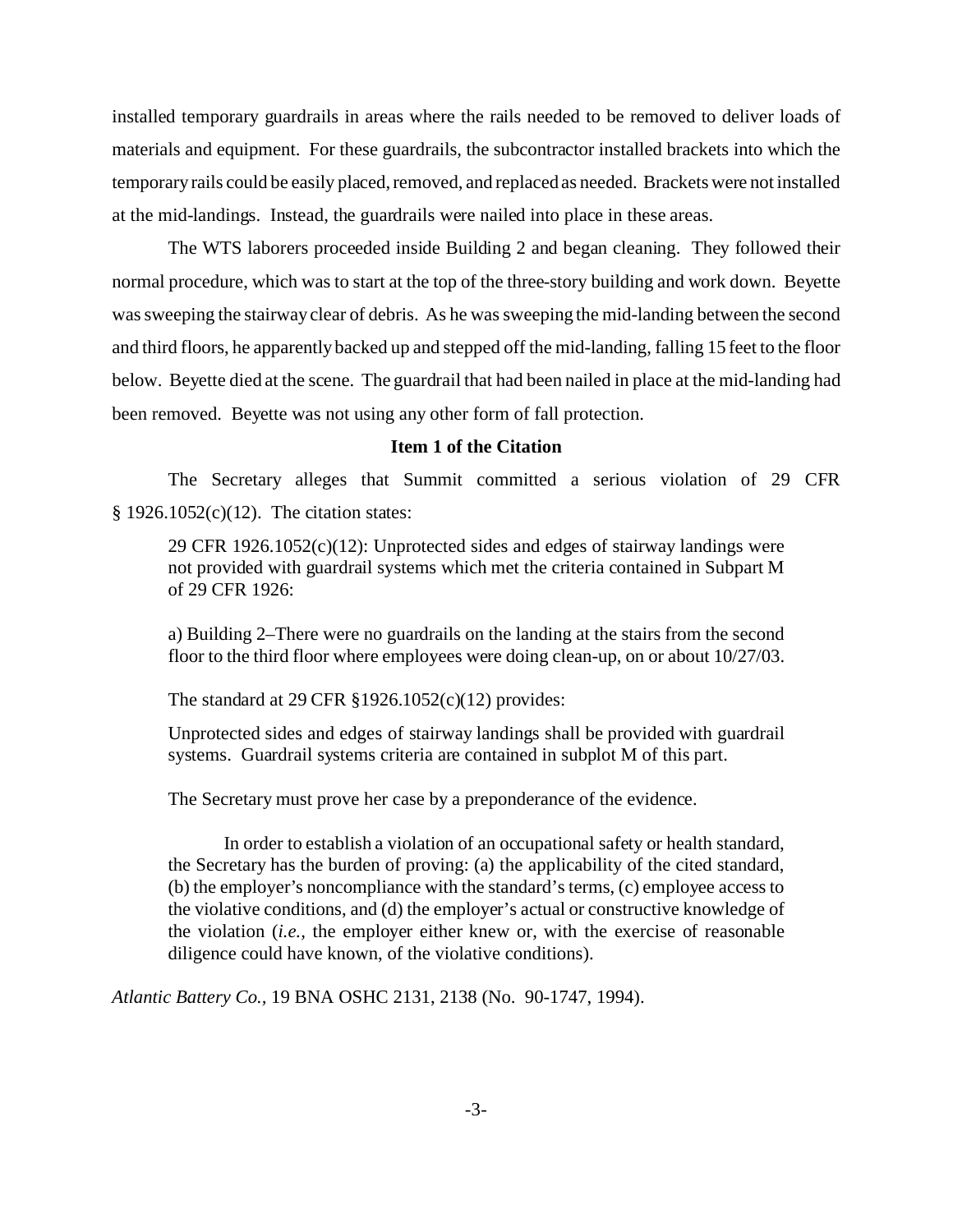Summit does not dispute that the cited standard applies to the stairway mid-landing at issue and that the terms of the standard were not met. Summit also does not dispute that Beyette, although a temporary laborer supplied by WTS, was Summit's employee under the Occupational Safety and Health Act of 1970 (Act) at the time of his death, or that Beyette was exposed to the hazardous condition of an unguarded landing.

What Summit does dispute is that it had actual or constructive knowledge that (1) the temporary employees would go inside Building 2, or that (2) the guardrail for the stairway landing had been removed.

#### **Knowledge of Employees' Presence in Building 2**

Summit argues that none of its four supervisors at the worksite instructed the temporary laborers to enter Building 2, and had no reason to believe that they would enter the building. The Secretary argues that one of Summit's supervisors did, in fact, instruct the employees to enter Building 2.

Kevin Bass was Summit's assistant superintendent responsible for writing up the punch lists for the various subcontractors. His routine responsibilities did not include supervising the WTS employees. Bass stated, "If I saw something that they needed to do, I could tell them to do it, but I normally didn't get involved in giving them their marching orders for the day" (Tr. 387).

Bass had arrived 10 to 15 minutes late on October 27, and was not present in Summit's trailer when superintendent Patrick White issued the WTS laborers work assignment to Province. Bass was unaware of what the assignment was. At some point that morning, Bass was standing in front of Building 1 when one of the WTS crew came up to him and asked, "Is there anything else we need to do around the building?" He replied, "Yes, there is a piece of scaffolding on the third floor that needs to be carried out and some 2x4s on the second floor that need to be carried out" (Tr. 389).

Bass testified that later that morning, a little before noon, WTS laborer Kevin Isom approached him as he was engaged in a personal call on his cell phone. Isom told him, "We're done here. Do you want me to go around Building 2?" Bass stated that he took the phone away from his ear, glanced over at Building 2 where he saw trash and debris on the ground, and said, "Yes" to Isom (Tr. 389). He then returned to his phone conversation. He estimated that his entire exchange with Isom lasted about 10 seconds. Bass further testified that he did not observe the WTS laborers enter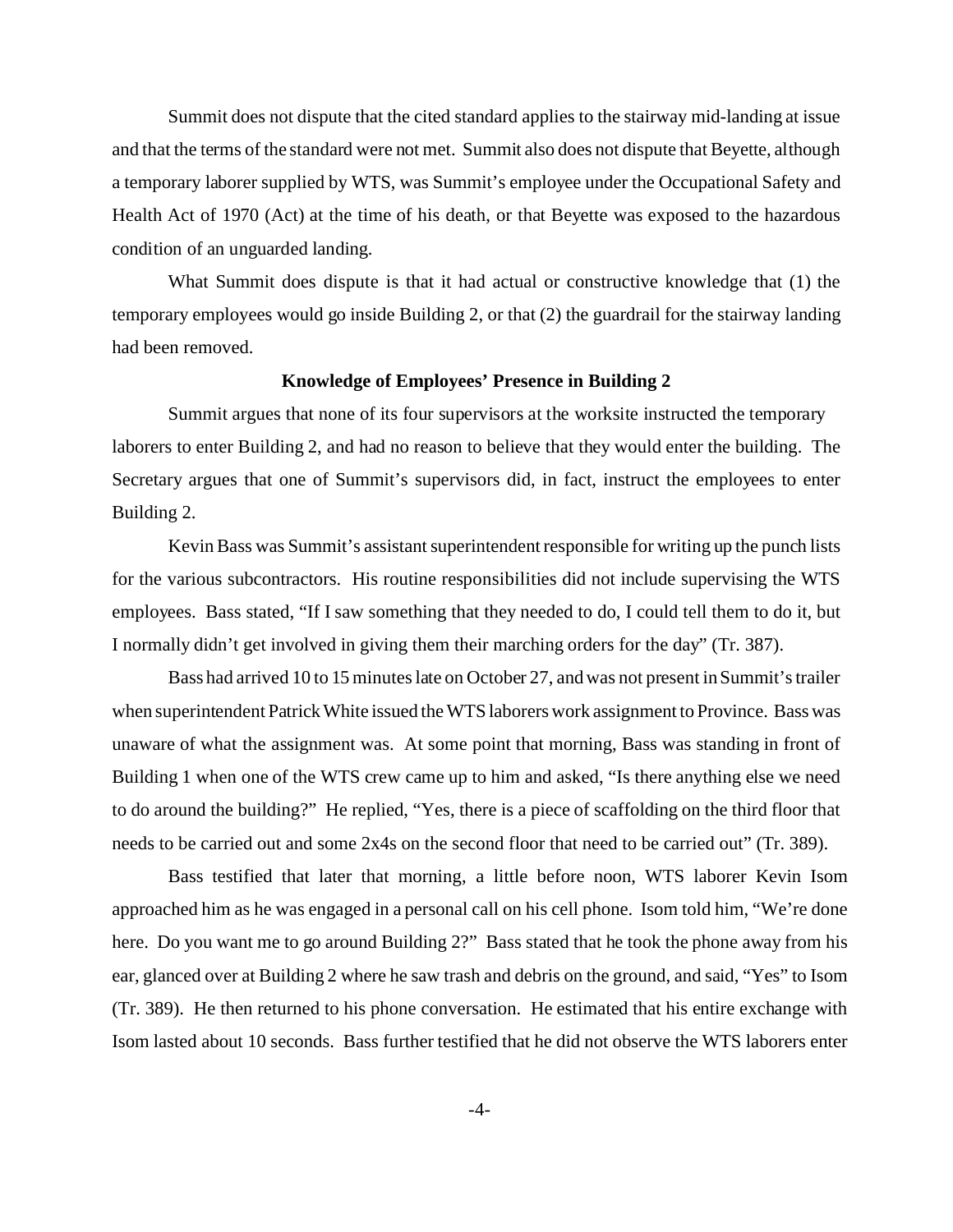Building 2. Approximately 10 to 15 minutes after the exchange between Isom and Bass, Beyette fell to his death inside the building.

Based upon the exchange between Bass and Isom, the Secretary alleges that Summit, through Bass, knew that the WTS laborers were going to be inside Building 2, yet failed to inspect the building to ensure that all guardrails were in place. It is Summit's policy to inspect any building for guardrail protection when it knows workers will be entering it to perform assigned work. The Secretary argues that Summit failed to follow its own policy, resulting in the fall hazard to which Beyette was exposed.

The evidence in the record establishes that neither Bass nor Summit had actual knowledge that the WTS laborers had entered Building 2 on October 27. Patrick White had assigned them to clean up around the lakeshore, an assignment that he believed would take them all day. At the hearing Bass testified that Isom asked him if he wanted the WTS laborers to clean up "around" Building 2. Seeing the trash and debris lying on the ground outside the building, he believed "[i]t was pretty obvious" that Isom was referring to picking up the trash when he asked if the crew should go around the building (Tr. 403). Bass stated that he did not see the laborers enter the building.

The Secretary argues that the WTS crew members would not have been in Building 2 unless they had been assigned to clean inside it. However, when Isom was on the stand, the Secretary failed to ask him about the conversation in which Bass purportedly gave the WTS laborers this assignment. In fact, Isom stated that "George [Province] was running the show" and that Province told the crew members where they were supposed to work (Tr. 15). He did not refer to his conversation with Bass or Bass's supposed assignment. The only assignment issued to Province mentioned in the record is the one Patrick White gave to him when the WTS crew arrived that morning. Assistant superintendent Michael White testified that he witnessed Patrick White giving the instructions to Province, and that he then followed Province out to the van to emphasize the importance of cleaning up the lakeshore. Nowhere in the record is there any evidence that a Summit supervisor instructed any of the WTS employees to enter Building 2. The Secretary seeks to interpret Bass's assent to Isom's suggestion that he go "around" Building 2 as tantamount to an instruction to enter Building 2. But "around" is generally understood to mean "surrounding" or "on the periphery." The Secretary points out that previously when one of the WTS laborers asked Bass if there was anything the crew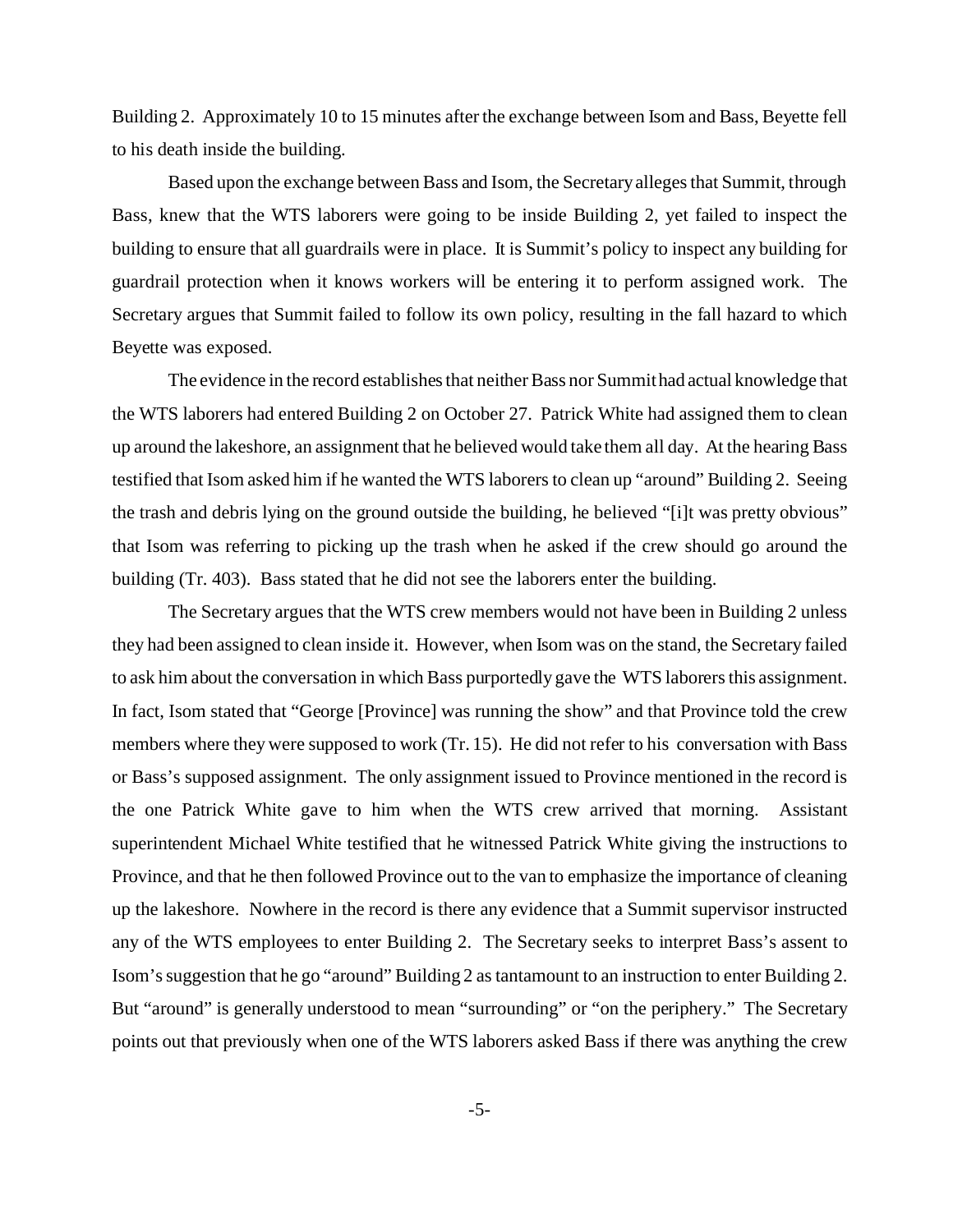"needed to do around this building," Bass instructed the crew to enter Building 1 and take out trash and a piece of scaffolding. This does not establish, however, that Bass interpreted "around" to mean "inside." He responded to the laborer's open-ended inquiry with specific instructions to go inside Building 1 in order to accomplish a specific task. With Isom, Bass was only assenting to Isom's suggestion that the crew go around Building 2. Isom's question would not create the impression in the mind of a reasonable person that the WTS laborers planned to work inside Building 2. The Secretary has failed to establish that anyone at Summit had actual knowledge that the WTS laborers would enter Building 2.

Neither did the Secretary establish that Summit had constructive knowledge that the WTS crew would enter Building 2. Constructive knowledge is shown if the employer could have known of the violative condition with the exercise of reasonable diligence. Whether an employer was reasonably diligent involves a consideration of several factors, including the employer's obligation to have adequate work rules and training programs, to adequately supervise employees, and to take measures to prevent the occurrence of the violation. *Pride Oil Well Service,* 15 BNA OSHC 1809 (No. 87-692, 1992).

The only assignment issued to the WTS crew on October 27 was Patrick White's instruction to clean up the lakeshore. Patrick White testified that he observed the crew working on this assignment twice that morning: once at about 8:15 and again at 9:00 or 10:00. An employer is not required to supervise employees on a continual basis. In this case, the WTS crew was assigned to a low-risk, routine task that required no specialized skill. There was no reason to anticipate that the crew would abandon its assigned task and enter Building 2. The evidence presented at hearing establishes that the crew was only in the building 10 or 15 minutes before Beyette fell. Constructive knowledge has been found where the violative condition is in a conspicuous location that is readily observable. *See Kokosing Constr. Co.,* 17 BNA OSHC 1869 (No. 92-2596, 1996). In the instant case, the evidence presented at the hearing shows the WTS crew was inside a building for a short period of time where no one was scheduled to be working. Reasonable diligence did not require Summit's supervisors to anticipate that the WTS laborers would enter the building.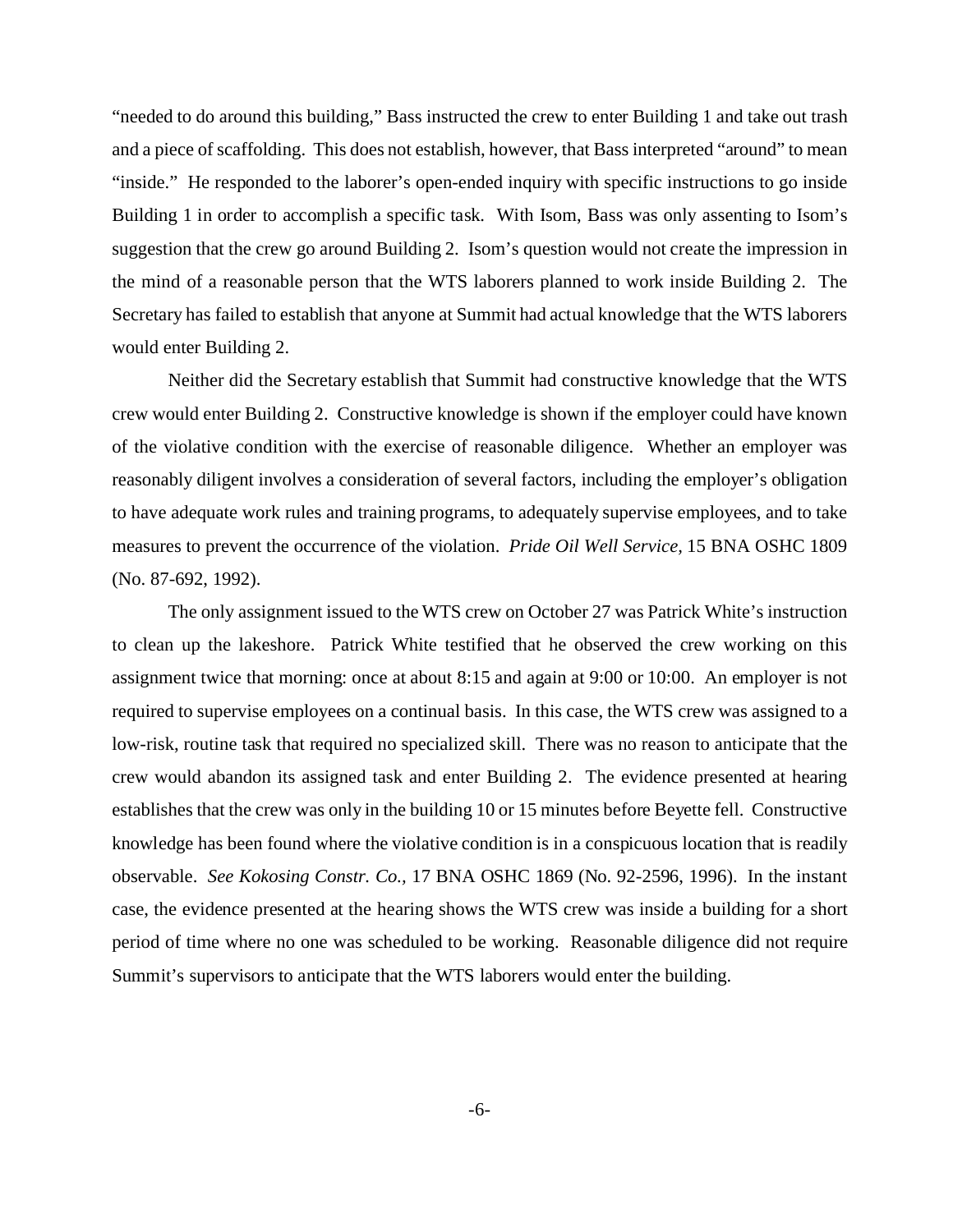#### **Knowledge of Missing Guardrail**

The Secretary concedes that there is no evidence that Summit had actual knowledge that the mid-landing guardrail in Building 2 was missing. There is no evidence to indicate when the guardrail was removed. Patrick White and Michael White both testified they observed the guardrail in place during the previous week (October 27, the day of the fatality, was on a Monday). All of the other guardrails in Building 2 were up. The mid-landing guardrail had been in place on the previous Friday, October 24. No one had worked inside the building over the weekend, and no one was scheduled to be in the building on Monday morning. Isom testified that there were no guardrails up in Building 2 on October 27. This testimony is contradicted by the testimony of every other witness who was in Building 2 on that day. The Secretary does not contend that any guardrails other than the mid-landing guardrail at issue were missing. Isom's demeanor ranged from nervous to combative, and his testimony was at times confusing or self-contradictory. His testimony that there were no guardrails installed in Building 2 is not credible and is rejected.

The Secretary contends that with the exercise of reasonable diligence, Summit could have known that the guardrail was missing. In her post-hearing brief, the Secretary repeatedly asserts that Bass instructed the WTS crew to enter Building 2. She argues that once Bass issued this instruction, it was his responsibility to inspect the building to ensure that all required guardrails were in place. As noted in the previous section, however, there is no evidence that Bass intended that the WTS crew enters the building, that the WTS crew had completed its original assignment, or that Isom understood Bass's assent as an instruction to enter Building 2. An employer "must make a reasonable effort to anticipate the particular hazards to which its employees may be exposed in the course of their *scheduled* work." *Automatic Sprinkler Corp. Of America,* 8 BNA OSHC 1384, 1387 (No. 76-5089, 1980) (emphasis added).

The Secretary did not present sufficient evidence to prove that Summit anticipated the WTS laborers, or any other employees, would be in Building 2 that morning. Summit had instructed the WTS laborers that, if they were ever working in a building where the guardrails had been removed, they were to replace the guardrails in the brackets or to get someone from Summit to do it. Isom testified that Bass had told them previously that they were to replace any guardrails that had been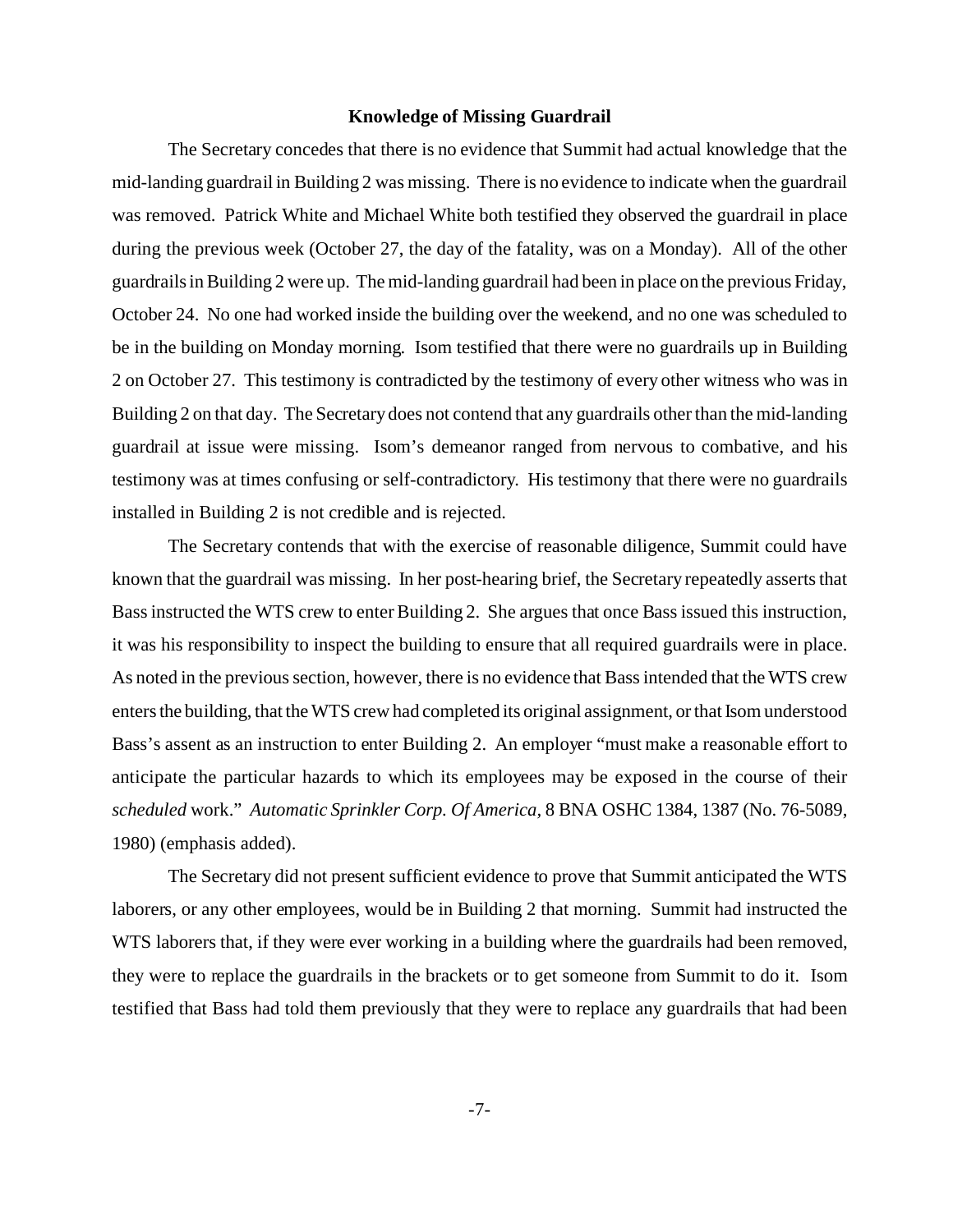removed. Summit had taken steps to prevent the employees from being exposed to fall hazards should they observe a missing guardrail before Summit did.

Summit's superintendent and assistant superintendents monitored the guardrails on a regular basis. Because so many different subcontractors removed guardrails to bring in loads of materials and equipment, Summit constantly inspected to see that the guardrails had been replaced. Jerry Ward was the assistant superintendent for the framing subcontractor. He testified that Summit's superintendents walked the site every evening and met with him every morning to tell him what guardrails needed to be replaced (Tr. 347):

Every morning, I would always meet with Vincent [Reali] and at that time we would go over that prior to the day. We would always go over the handrails because every evening they had a walk-through, and we needed to get with the crew. Every morning, that's what they did. They went through the project putting up handrails.

"[T]he employer's duty is to take *reasonably* diligent measures to inspect its worksite and discover hazardous conditions; so long as the employer does so, it is not in violation simply because it has not detected or become aware of every instance of a hazard." *Texas A. C. A., Inc.,* 17 BNA OSHC 1048, 1051 (No. 91-3467, 1995) (emphasis in original).

The Secretary has failed to establish that Summit had constructive knowledge of the missing guardrail. Summit had a monitoring program in place to detect missing guardrails. Summit presented uncontroverted evidence that it did not anticipate employees being in Building 2 the morning of October 27. The WTS employees had been instructed to replace missing guardrails or to notify Summit that guardrails needed replacing. The missing guardrail was not plainly visible to Summit's supervisory personnel, who were outside where the WTS laborers were assigned to work.

Summit has shown that it had no actual knowledge that the WTS crew was in Building 2 before Beyette fell or that the guardrail for the mid-landing was missing. The Secretary has failed to make her case that Summit had constructive knowledge of these facts. Accordingly, item 1 of the citation is vacated.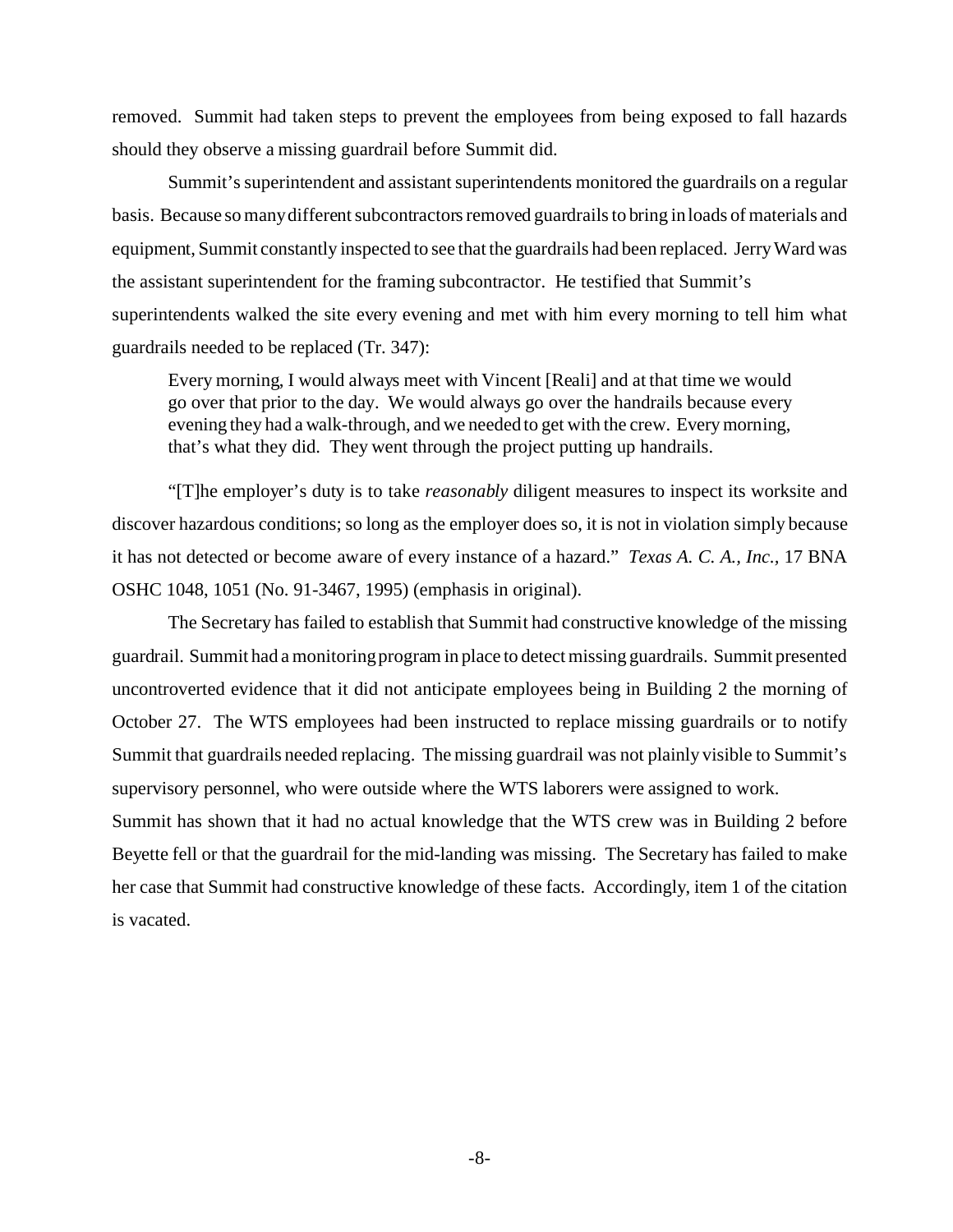# **FINDINGS OF FACT AND CONCLUSIONS OF LAW**

The foregoing decision constitutes the findings of fact and conclusions of law in accordance with Rule 52(a) of the Federal Rules of Civil Procedure.